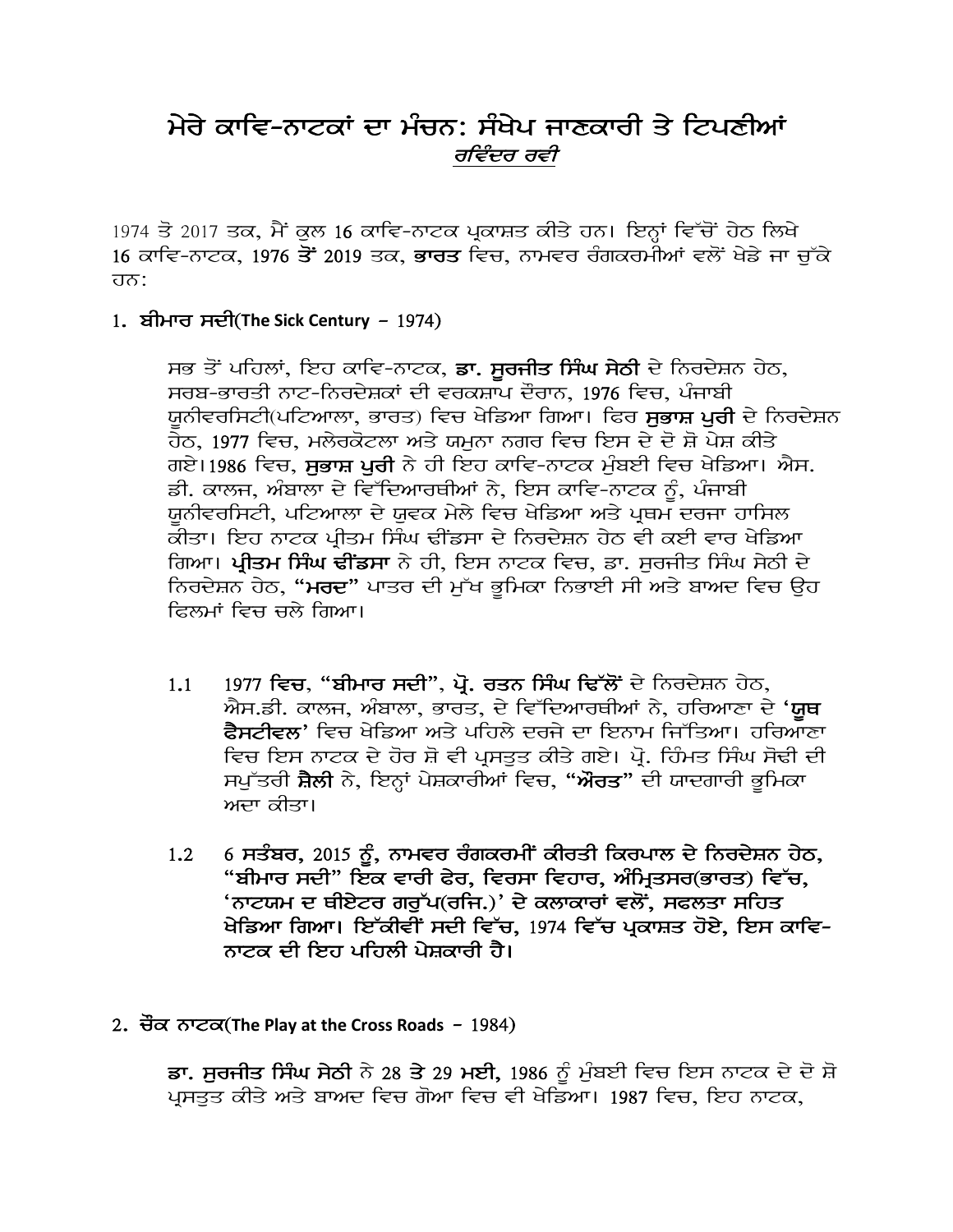ਆਯੁਰਵੈਦਿਕ ਕਾਲਜ, ਪਟਿਆਲਾ ਦੇ ਵਿੱਦਿਆਰਥੀਆਂ ਵਲੋਂ, ਯੁਵਕ ਮੇਲੇ ਵਿਚ, ਖੇਡਿਆ ਗਿਆ ਤੇ ਜੇਤੂ ਰਿਹਾ। ਬਾਅਦ ਵਿਚ, ਸੁਭਾਸ਼ ਪੁਰੀ ਨੇ ਇਸ ਕਾਵਿ-ਨਾਟਕ ਦੇ ਕਈ ਸ਼ੋ ਪਸਤਤ ਕੀਤੇ।

#### $2.1$  "ਚੌਕ ਨਾਟਕ" 1 ਜੁਲਾਈ, 2019 ਨੂੰ ਨਾਮਵਰ ਰੰਗਕਰਮੀਂ ਕੇਵਲ ਧਾਲੀਵਾਲ ਦੇ ਨਿਰਦੇਸ਼ਨ ਹੇਠ, 'ਮੰਚ ਰੰਗਮੰਚ' ਦੇ ਕਲਾਕਾਰਾਂ ਵਲੋਂ, ਵਿਰਸਾ ਵਿਹਾਰ, ਅੰਮਿਤਸਰ, ਭਾਰਤ ਵਿੱਚ ਖੇਡਿਆ ਗਿਆ।

#### 3. ਰੂਹ ਪੰਜਾਬ ਦੀ(The Soul of the Punjab - 1984)

ਗੁਰਸ਼ਰਨ ਸਿੰਘ ਨੇ, ਆਪਣੇ ਨਿਰਦੇਸ਼ਨ ਹੇਠ, '<mark>ਅੰਮ੍ਰਿਤਸਰ ਕਲਾ ਕੇਂਦਰ</mark>' ਵਲੋਂ, ਪੰਜਾਬੀ ਅਕਾਦਮੀਂ, ਦਿੱਲੀ ਦਆਰਾ ਆਯੋਜਤ ਨਾਟਕ ਮੇਲੇ ਵਿਚ, ਇਹ ਗੀਤ-ਨਾਟਕ 26 **ਸਤੰਬਰ,** 1987 ਨੂੰ ਨਵੀਂ ਦਿੱਲੀ ਵਿਚ ਮੰਚਤ ਕੀਤਾ। ਇਸ ਤੋਂ ਪਹਿਲਾਂ ਤੇ ਇਸ ਤੋਂ ਬਾਅਦ ਵੀ ਗਰਸ਼ਰਨ ਸਿੰਘ ਤੇ ਕੇਵਲ ਧਾਲੀਵਾਲ ਨੇ ਇਸ ਗੀਤ-ਨਾਟਕ ਦੇ ਕਈ ਸ਼ੋ, ਪੰਜਾਬ ਦੇ ਸ਼ਹਿਰਾਂ ਤੇ ਪਿੰਡਾਂ ਵਿਚ ਪੇਸ਼ ਕੀਤੇ।1988 ਵਿਚ, ਇਹ ਗੀਤ-ਨਾਟਕ, **ਸਭਾਸ਼ ਪਰੀ** ਦੇ ਨਿਰਦੇਸ਼ਨ ਹੇਠ, ਯੁਵਕ ਮੇਲੇ ਵਿਚ ਖੇਡਿਆ ਗਿਆ ਤੇ ਜੇਤੂ ਰਿਹਾ।**ਸੁਭਾਸ਼ ਪੂਰੀ** ਨੇ ਹੀ ਇਸ ਗੀਤ-ਨਾਟਕ ਦੇ ਕਈ ਹੋਰ ਸ਼ੋ ਪੇਸ਼ ਕੀਤੇ। ਇਸ ਗੀਤ-ਨਾਟਕ ਦੀ **ਲੋਕ ਸੰਪਰਕ ਵਿਭਾਗ(ਪੰਜਾਬ)** ਨੇ ਵੀਡੀਓ ਫਿਲਮ ਵੀ ਬਣਾਈ। **ਡਾ. ਮਨਜੀਤਪਾਲ ਕੌਰ** ਨੇ, 2 **ਫਰਵਰੀ,** 1995 ਨੂੰ, ਇਸ ਗੀਤ-ਨਾਟਕ ਦਾ, '**ਪੰਜਾਬ ਆਰਟਸ ਕੋਂਸਲ**', ਚੰਡੀਗੜ੍ਹ, ਦੇ ਮੰਚ ਉੱਤੇ, ਇਕ ਹੋਰ ਸ਼ੋ ਪਸਤਤ ਕੀਤਾ।

#### 1. ਸਿਫਰ ਨਾਟਕ(The Zero Play - 1987)

ਇਹ ਕਾਵਿ-ਨਾਟਕ, ਸਭਾਸ਼ ਪਰੀ ਦੇ ਨਿਰਦੇਸ਼ਨ ਹੇਠ, 1987 ਤੇ 1988 ਵਿਚ ਕਈ ਵਾਰ ਮੰਚਤ ਕੀਤਾ ਗਿਆ। ਹਵਾਲੇ ਲਈ, ਹੇਠਾਂ, ਡਾ. ਕਮਲੇਸ਼ ਉੱਪਲ ਦੀ ਟਿਪਣੀ ਨੰਬਰ 3 ਵੇਖੋ।

 $4.1$  "ਸਿਫਰ ਨਾਟਕ" 1 ਜੁਲਾਈ, 2019 ਨੂੰ ਨਾਮਵਰ ਰੰਗਕਰਮੀ ਕੇਵਲ ਧਾਲੀਵਾਲ ਦੇ ਨਿਰਦੇਸ਼ਨ ਹੇਠ, 'ਮੰਚ ਰੰਗਮੰਚ' ਦੇ ਕਲਾਕਾਰਾਂ ਵਲੋਂ, ਵਿਰਸਾ ਵਿਹਾਰ, ਅੰਮ੍ਰਿਤਸਰ, ਭਾਰਤ ਵਿੱਚ ਖੇਡਿਆ ਗਿਆ।

#### 5. m~kVI nwtk(**The Spider Play -** 1989)

ਇਹ ਕਾਵਿ-ਨਾਟਕ, **ਅਜਮੇਰ ਸਿੰਘ ਔਲਖ** ਨੇ 12 **ਨਵੰਬਰ,** 1989 ਨੂੰ ਮਾਨਸਾ, 14 **ਨਵੰਬਰ** 1989 ਨੂੰ ਲੰਬੀ ਅਤੇ 15 **ਨਵੰਬਰ,** 1989 ਨੂੰ ਸਰਦੂਲ ਗੜ੍ਹ ਵਿਚ ਖੇਡਿਆ। ਲੰਬੀ ਵਾਲੀ ਪੇਸ਼ਕਾਰੀ ਦਾ 6000 ਦੇ ਕਰੀਬ ਦਰਸ਼ਕਾਂ ਨੇ ਆਨੰਦ ਮਾਣਿਆਂ। ਇਹ ਕਾਵਿ-ਨਾਟਕ, 1990 ਵਿਚ "ਤਿੰਨ ਨਾਟਕ" ਪਸਤਕ ਵਿਚ ਛਪਣ ਤੋਂ ਪਹਿਲਾਂ ਹੀ, ਹੱਥ-ਲਿਖਤ ਸਕ੍ਰਿਪਟ(ਖਰੜੇ) ਤੋਂ, 1989 ਵਿਚ, ਖੇਡਿਆ ਗਿਆ। "ਮੱਕੜੀ ਨਾਟਕ", ਮੰਚਨ-ਤਸਵੀਰਾਂ ਅਤੇ ਮੰਚਨ-ਵੇਰਵੇ ਸਮੇਤ, "ਤਿੰਨ ਨਾਟਕ" ਦੇ 1990 ਵਿਚ ਛਪੇ ਪਹਿਲੇ ਐਡੀਸ਼ਨ ਵਿਚ ਛਪਿਆ।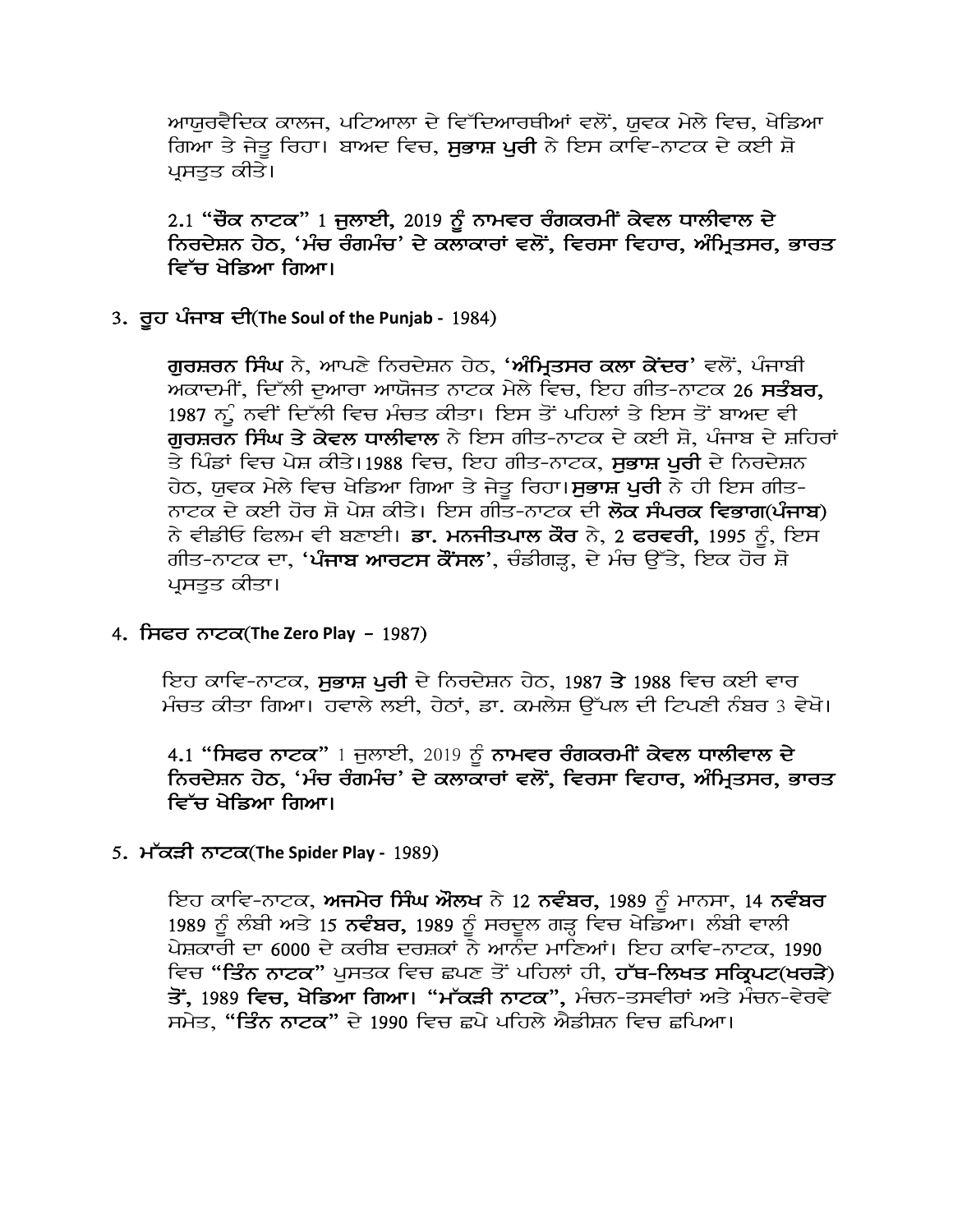#### 6. pCwx nwtk(**The Identity Play** - 1990)

ਡਾ. ਮਨਜੀਤਪਾਲ ਕੌਰ ਦੇ ਨਿਰਦੇਸ਼ਨ ਹੇਠ, ਇਹ ਕਾਵਿ-ਨਾਟਕ, 6 ਅਪ੍ਰੈਲ, 1993 ਨੂੰ, ਗੁਰੂ ਨਾਨਕ ਦੇਵ ਯੂਨਵਿਰਸਿਟੀ, ਅੰਮ੍ਰਿਤਸਰ, ਵਿਚ ਮੰਚਤ ਕੀਤਾ ਗਿਆ।

#### 7. mn dy hwxI(**The Mind Mates** - 2005)

ਡਾ. ਸਾਹਿਬ ਸਿੰਘ ਦੇ ਨਿਰਦੇਸ਼ਨ ਹੇਠ, ਇਸ ਕਾਵਿ-ਨਾਟਕ ਦੇ, ਹੁਣ ਤਕ, ਸੱਤ ਸ਼ੋ ਪ੍ਰਸਤੂਤ ਕੀਤੇ ਜਾ ਚੁੱਕੇ ਹਨ। 3 ਦਸੰਬਰ, 2008 ਨੂੰ ਚੰਡੀਗੜ੍ਹ, 30 ਜਨਵਰੀ, 2009 ਨੂੰ ਬਠਿੰਡਾ, 31 ਜਨਵਰੀ, 2009 ਨੂੰ ਮੁੱਲਾਂ ਪੁਰ(ਦਾਖਾ), 20 ਫਰਵਰੀ, 2009 ਨੂੰ ਸ੍ਰੀ ਰਾਮ ਸੈਂਟਰ, ਦਿੱਲੀ, 4 ਮਾਰਚ, 2009 ਨੂੰ ਚੰਡੀਗੜ੍ਹ, 9 ਅਕਤੂਬਰ, 2009 ਨੂੰ ਅੰਮ੍ਰਿਤਸਰ ਅਤੇ 22 ਅਕਤੂਬਰ, 2009 ਨੂੰ ਫਿਰ ਇਹ ਕਾਵਿ-ਨਾਟਕ ਅੰਮ੍ਰਿਤਸਰ ਵਿਚ ਮੰਚਤ ਕੀਤਾ ਗਿਆ।

#### 8. ਮਖੌਟੇ ਤੇ ਹਾਦਸੇ(The Masks and the Accidents – 2008)

ਕੇਵਲ ਧਾਲੀਵਾਲ ਦੇ ਨਿਰਦੇਸ਼ਨ ਹੇਠ, ਇਸ ਕਾਵਿ-ਨਾਟਕ ਦਾ ਮੰਚਨ, 'ਨੈਸ਼ਨਲ ਸਕੂਲ ਆਫ ਡਰਾਮਾਂ'(ਦਿੱਲੀ) ਅਤੇ 'ਵਿਰਸਾ ਵਿਹਾਰ'(ਅੰਮ੍ਰਿਤਸਰ) ਦੇ ਸਹਿਯੋਗ ਨਾਲ, 1 ਜੁਲਾਈ, 2009 ਨੂੰ, 'ਕਰਤਾਰ ਸਿੰਘ ਦੁੱਗਲ ਆਡੇਟੋਰੀਅਮ', ਅੰਮ੍ਰਿਤਸਰ, ਵਿਚ ਕੀਤਾ ਗਿਆ।

#### 9. ਚੱਕ੍ਰਵਯੁਹ ਤੇ ਪਿਰਾਮਿਡ(The Chakravyuh and the Pyramid – 2010)

ਇਹ ਕਾਵਿ-ਨਾਟਕ, **ਕੇਵਲ ਧਾਲੀਵਾਲ** ਦੇ ਨਿਰਦੇਸ਼ਨ ਹੇਠ, 'ਨੈਸ਼ਨਲ ਸਕਲ ਆਫ ਡਰਾਮਾਂ'(ਦਿੱਲੀ) ਅਤੇ 'ਵਿਰਸਾ ਵਿਹਾਰ'(ਅੰਮ੍ਰਿਤਸਰ) ਦੇ ਸਹਿਯੋਗ ਨਾਲ, 5 **ਜੁਲਾਈ,** 2012 ਨੂੰ, 'ਕਰਤਾਰ ਸਿੰਘ ਦੁੱਗਲ ਆਡੇਟੋਰੀਅਮ', ਅੰਮ੍ਰਿਤਸਰ ਵਿਚ ਖੇਡਿਆ ਗਿਆ।

#### 10. ਅੱਧੀ ਰਾਤ ਦੁਪਹਿਰ(Noon at Midnight – 1983)

ਇਸ ਕਾਵਿ-ਨਾਟਕ ਨੂੰ **ਕੇਵਲ ਧਾਲੀਵਾਲ** ਨੇ 'ਵਿਰਸਾ ਵਿਹਾਰ'(ਅੰਮ੍ਰਿਤਸਰ ) ਦੇ ਸਹਿਯੋਗ ਨਾਲ, 4 ਜੁਲਾਈ, 2013 ਨੂੰ, 'ਕਰਤਾਰ ਸਿੰਘ ਦੁੱਗਲ ਆਡੇਟੋਰੀਅਮ', ਅੰਮ੍ਰਿਤਸਰ ਵਿਚ ਪੁਸਤਤ ਕੀਤਾ।

#### 11. ਰਕੇ ਹੋਏ ਯਥਾਰਥ(The Frozen Realities – 1990)

ਇਸ ਕਾਵਿ-ਨਾਟਕ ਨੂੰ ਕੇਵਲ ਧਾਲੀਵਾਲ ਨੇ 'ਵਿਰਸਾ ਵਿਹਾਰ'(ਅੰਮ੍ਰਿਤਸਰ) ਦੇ ਸਹਿਯੋਗ ਨਾਲ, 4 ਜੁਲਾਈ, 2013 ਨੂੰ, 'ਕਰਤਾਰ ਸਿੰਘ ਦੁੱਗਲ ਆਡੇਟੋਰੀਅਮ', ਅੰਮ੍ਰਿਤਸਰ ਵਿੱਚ,' ਮੰਚ-ਰੰਗਮੰਚ" ਦੇ ਕਲਾਕਾਰਾਂ ਦਆਰਾ ਮੰਚਤ ਕੀਤਾ।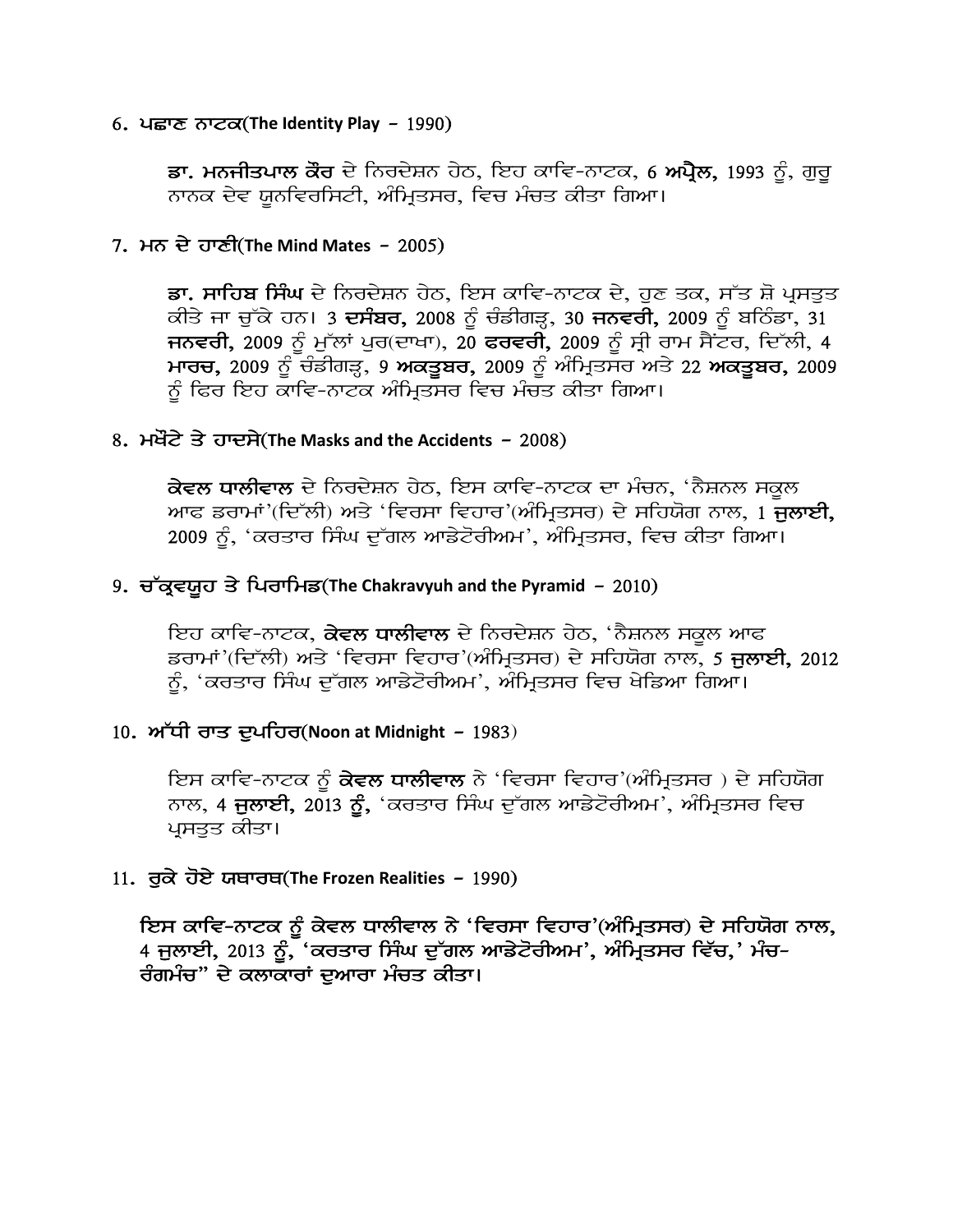**12.** hoNd inhoNd(**Being and Nothingness – 2016)**

"ਹੋਂਦ ਨਿਹੋਂਦ", 2 ਜੁਲਾਈ, 2016 ਨੂੰ, "ਮੰਚ-ਰੰਗਮੰਚ"(ਅੰਮ੍ਰਿਤਸਰ) ਦੇ ਕਲਾਕਾਰਾਂ ਵਲੋਂ, ਨਾਮਵਰ ਰੰਗਕਰਮੀਂ ਕੇਵਲ ਧਾਲੀਵਾਲ ਦੇ ਨਿਰਦੇਸ਼ਨ ਹੇਠ, 'ਵਿਰਸਾ ਵਿਹਾਰ', ਅੰਮ੍ਰਿਤਸਰ(ਭਾਰਤ) ਵਿਖੇ ਮੰਚਤ ਕੀਤਾ ਗਿਆ।

**13.** Brm-jl(**Illusion – 2017)**

"ਭਰਮ-ਜਲ" ਦਾ ਮੰਚਨ, ਕੇਵਲ ਧਾਲੀਵਾਲ ਦੇ ਨਿਰਦੇਸ਼ਨ ਹੇਠ,' ਮੰਚ-ਰੰਗਮੰਚ'(ਅੰਮ੍ਰਿਤਸਰ) ਦੇ ਕਲਾਕਾਰਾਂ ਨੇ, 1 ਜੁਲਾਈ, 2017 ਨੂੰ, 'ਵਿਰਸਾ ਵਿਹਾਰ' ਦੇ 'ਕਰਤਾਰ ਸਿੰਘ ਦੱਗਲ ਆਡੇਟੋਰੀਅਮ' ਵਿੱਚ ਕੀਤਾ। ਇਹ ਕਾਵਿ-ਨਾਟਕ ਮੇਰੀ ਦੋ ਕਾਵਿ-ਨਾਟਕਾਂ ਦੀ ਪਸਤਕ: "ਪਰਤੱਖ ਤੋਂ ਅਗਾਂਹ"(2017) ਵਿੱਚ ਸ਼ਾਮਿਲ ਹੈ।

- 14. ਆਪੋ ਆਪਣੇ ਦਰਿਆ(My River, My Existence 2015) "ਆਪੋ ਆਪਣੇ ਦਰਿਆ" ਦਾ ਮੰਚਨ, ਕੇਵਲ ਧਾਲੀਵਾਲ ਦੇ ਨਿਰਦੇਸ਼ਨ ਹੇਠ,' ਮੰਚ-ਰੰਗਮੰਚ'(ਅੰਮ੍ਰਿਤਸਰ) ਦੇ ਕਲਾਕਾਰਾਂ ਨੇ, 3 ਜੁਲਾਈ, 2017 ਨੂੰ, 'ਵਿਰਸਾ ਵਿਹਾਰ' ਦੇ 'ਕਰਤਾਰ ਸਿੰਘ ਦੱਗਲ ਆਡੇਟੋਰੀਅਮ' ਵਿੱਚ ਕੀਤਾ।
- 15. **ਦਰ ਦੀਵਾਰਾਂ(Doors and Walls) 1981)**

"ਦਰ ਦੀਵਾਰਾਂ" ਕਾਵਿਨਾਟਕ ਨੂੰ, ਕੇਵਲ ਧਾਲੀਵਾਲ ਨੇ 'ਵਿਰਸਾ ਵਿਹਾਰ'(ਅੰਮ੍ਰਿਤਸਰ) ਦੇ, 'ਕਰਤਾਰ ਸਿੰਘ ਦੱਗਲ ਆਡੇਟੋਰੀਅਮ' ਵਿੱਚ, 1 ਜਲਾਈ, 2019 ਨੰ,' ਮੰਚ-ਰੰਗਮੰਚ" ਦੇ ਕਲਾਕਾਰਾਂ ਦੁਆਰਾ ਮੰਚਤ ਕੀਤਾ।

16. ਸਿਆਸੀ ਦੰਦ-ਕਥਾ(Political Gossip) – 2017)

"ਸਿਆਸੀ ਦੰਦ-ਕਥਾ" ਕਾਵਿਨਾਟਕ ਨੂੰ, ਕੇਵਲ ਧਾਲੀਵਾਲ ਨੇ 'ਵਿਰਸਾ ਵਿਹਾਰ'(ਅੰਮ੍ਰਿਤਸਰ) ਦੇ, 'ਕਰਤਾਰ ਸਿੰਘ ਦੁੱਗਲ ਆਡੇਟੋਰੀਅਮ' ਵਿੱਚ, 1 ਜੁਲਾਈ, 2019 ਨੂੰ,' ਮੰਚ-ਰੰਗਮੰਚ" ਦੇ ਕਲਾਕਾਰਾਂ ਦੁਆਰਾ ਮੰਚਤ ਕੀਤਾ।

# ਮੇਰੇ ਕਾਵਿ-ਨਾਟਕਾਂ ਦੇ ਮੰਚਨ ਬਾਰੇ ਕੁਝ ਟਿਪਣੀਆਂ

1. Ravinder Ravi's **"Beemaar Sadi"** and **"Chowk Naatak"** are rich in theme and have been presented by the Drama Department of the Punjabi University(Patiala), with theatrical excellence.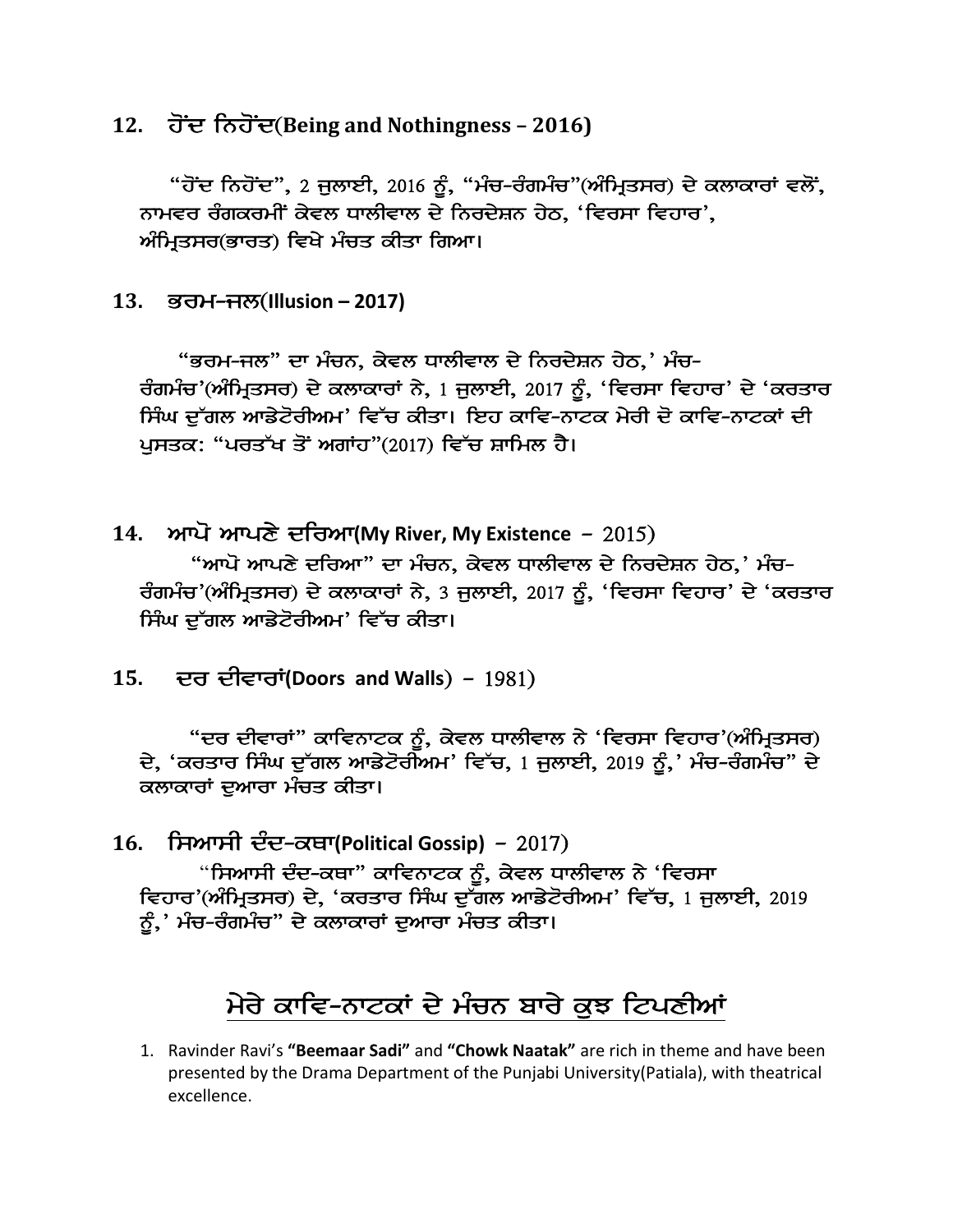- **Dr. Kamlesh Uppal -**

An excerpt from an article: **"Punjabi Theatre",** published in the inaugural issue(February-March, 1989) of the **"Punjabi Scene".**

2. ਪਟਿਆਲਾ ਜ਼ੋਨ ਦਾ ਨਾਟਕ ਰਵਿੰਦਰ ਰਵੀ ਦਾ "**ਚੌਕ ਨਾਟਕ**" ਸੀ। ਰਵਿੰਦਰ ਰਵੀ ਦੇ ਨਾਟਕਾਂ ਵਿਚ ਕਾਇਨਾਤੀ ਵਿਸਤਾਰਾਂ ਦੀਆਂ ਗੱਲਾਂ ਹੰਦੀਆਂ ਹਨ, ਪਰ ਸ਼ੌਕੀਆ ਕਲਾਕਾਰਾਂ ਦੇ ਹੱਥਾਂ ਵਿਚ ਇਨ੍ਹਾਂ ਦਾ ਅਸਤਿਤਵਵਾਦੀ ਦਰਸ਼ਨ ਗੁਆਚ ਜਾਣ ਦੇ ਚਾਨਸਿਜ਼ ਵੱਧ ਹੁੰਦੇ ਹਨ। ਇਸ ਪ੍ਰਸਤੁਤੀ ਦੇ ਸਾਰੇ ਰੰਗਮੰਚੀ ਨਿਕਸਕ ਵਿੱਚੋਂ ਜੂ ਪੱਲੇ ਪਿਆ, ਉਹ ਇਹ ਸੀ: <u>ਹਿਟਲਰ ਤੋਂ ਹੋ ਚੀ ਮਿੰਨ, ਵਲਾਇਤ ਤੋਂ ਵੀਅਤਨਾਮ, ਸੱਭਿਅਤਾ ਦਾ ਇਕ ਜੰਗਲੀ ਚੌਰਾਹਾ,</u> ਅਸੀਂ ਸਭ ਜਿਉਣ ਦਾ ਭਰਮ ਭੋਗ ਰਹੇ ਹਾਂ ਤੇ ਹੌਲੀ ਹੌਲੀ ਮਰ ਰਹੇ ਹਾਂ। ਜਾਣਾ ਕਿੱਥੇ ਹੈ? ਇਸ ਚੌਕ ਤੋਂ ਉਸ ਚੌਕ ਤਕ, ਜ਼ਿੰਦਗੀ, ਮੌਤ .ਆਦਿ। **ਪਟਿਆਲਾ ਦੇ ਆਯਰਵੈਦਿਕ** ਕਾਲਜ ਦੇ ਵਿੱਦਿਆਰਥੀਆਂ ਦੀ ਇਸ ਪੇਸ਼ਕਾਰੀ ਵਿਚ ਤਮਾਮ ਥੀਏਟਰਬਾਜ਼ੀ ਸੀ।

- ਡਾ. ਕਮਲੇਸ਼ ਉੱਪਲ-

"**ਅਕਸ",** ਅਪ੍ਰੈਲ, 1987

3. "ਬੀਮਾਰ ਸਦੀ", "ਚੌਕ ਨਾਟਕ" ਤੇ "ਸਿਫਰ ਨਾਟਕ" ਦੇ, ਸੁਭਾਸ਼ ਪੁਰੀ ਦੁਆਰਾ ਮੰਚਨ ਬਾਰੇ ਇਕ ਟਿਪਣੀ

"ਸਪਾਰਟੇਕਸ", "ਸੰਡੇ ਵੀਕ", **"ਬੀਮਾਰ ਸਦੀ", "ਚੌਕ ਨਾਟਕ", ਸਿਫਰ ਨਾਟਕ",** "ਟਾਈਪਿਸਟਸ", "ਕੱਜੂਸ", "ਨੱਥੇ ਦੀ ਮਾਸੀ", "ਇਸ ਚੌਕ ਤੋਂ ਸ਼ਹਿਰ ਦਿਸਦਾ ਹੈ", "ਕਾਲ ਚੱਕ੍", "ਚੜ੍ਹਦਾ ਰੂਪ ਸਵਾਇਆ", "ਇਹ ਜ਼ਿੰਦਗੀ ਹੈ ਦੋਸਤੋ" ਆਦਿ ਕੁਝ ਕੁ<sup>ੱ</sup> ਬਿਹਤਰੀਨ ਨਾਟਕ ਸਨ, ਜੋ <mark>ਪਰੀ</mark> ਨੇ ਨਿਰਦੇਸ਼ਤ ਕੀਤੇ ਅਤੇ ਖੇਡੇ। ਸੱਤ ਸਾਲ ਲਗਾਤਾਰ ਉਸ ਦੇ ਖਿਡਵਾਏ ਨਾਟਕ ਯੂਨੀਵਰਸਿਟੀ ਦੇ ਯੂਵਕ ਮੇਲਿਆਂ ਵਿਚ ਗੋਲਡ ਮੈਡਲ ਜਿੱਤਦੇ तते।"

#### - ਡਾ. ਕਮਲੇਸ਼ ਉੱਪਲ *–*

"ਕਲਾ ਦੀ ਆਭਾ ਤੇ ਜ਼ਿੰਦਗੀ ਦਾ ਆਥਣ" ਵਿੱਚੋਂ, "ਅਕਸ", ਜਨ-ਜਲਾਈ, 2006(ਪੰਨੇਂ 50  $\vec{f}$  52)

4. "ਰਵਿੰਦਰ ਰਵੀ" ਦੇ ਨਾਟਕਾਂ ਵਿੱਚੋਂ "<mark>ਮੱਕੜੀ ਨਾਟਕ", "ਰੂਹ ਪੰਜਾਬ ਦੀ", "ਚੌਕ</mark> ਨਾਟਕ", "ਸੂਰਜ ਨਾਟਕ", "ਬੀਮਾਰ ਸਦੀ" ਆਦਿ ਨਾਟਕਾਂ ਨੂੰ ਭਾਰਤੀ ਪੰਜਾਬੀ ਰੰਗਕਰਮੀਆਂ, ਜਿਵੇਂ **ਸਰਜੀਤ ਸਿੰਘ ਸੇਠੀ, ਗਰਸ਼ਰਨ ਸਿੰਘ, ਕੇਵਲ ਧਾਲੀਵਾਲ, ਅਜਮੇਰ**  $\hat{\boldsymbol{w}}$ ਲਖ, ਸੁਭਾਸ਼ ਪੂਰੀ ਤੇ ਡਾ. ਮਨਜੀਤਪਾਲ ਕੌਰ ਨੇ ਖੇਡ ਕੇ, ਇਹਨਾਂ ਨੂੰ ਪੰਜਾਬੀ ਨਾਟਕ ਦੀ ਮਲਧਾਰਾ ਨਾਲ ਜੋੜਿਆ ਹੈ।"

> - ੂਡਾ. ਅਰਵਿੰਦਰ ਕੌਰ ਧਾਲੀਵਾਲ – - ਪਸਤਕ: "ਪਰਵਾਸੀ ਪੰਜਾਬੀ ਕਾਵਿ-ਨਾਟ"(ਪੰਨੇਂ 9 ਤੇ 10), - ਪ੍ਰਕਾਸ਼ਕ: ਅਲਕਾ ਸਾਹਿਤ ਸਦਨ, ਚੌਕ ਮੰਨਾਂ ਸਿੰਘ, ਅੰਮ੍ਰਿਤਸਰ – 2006

> > -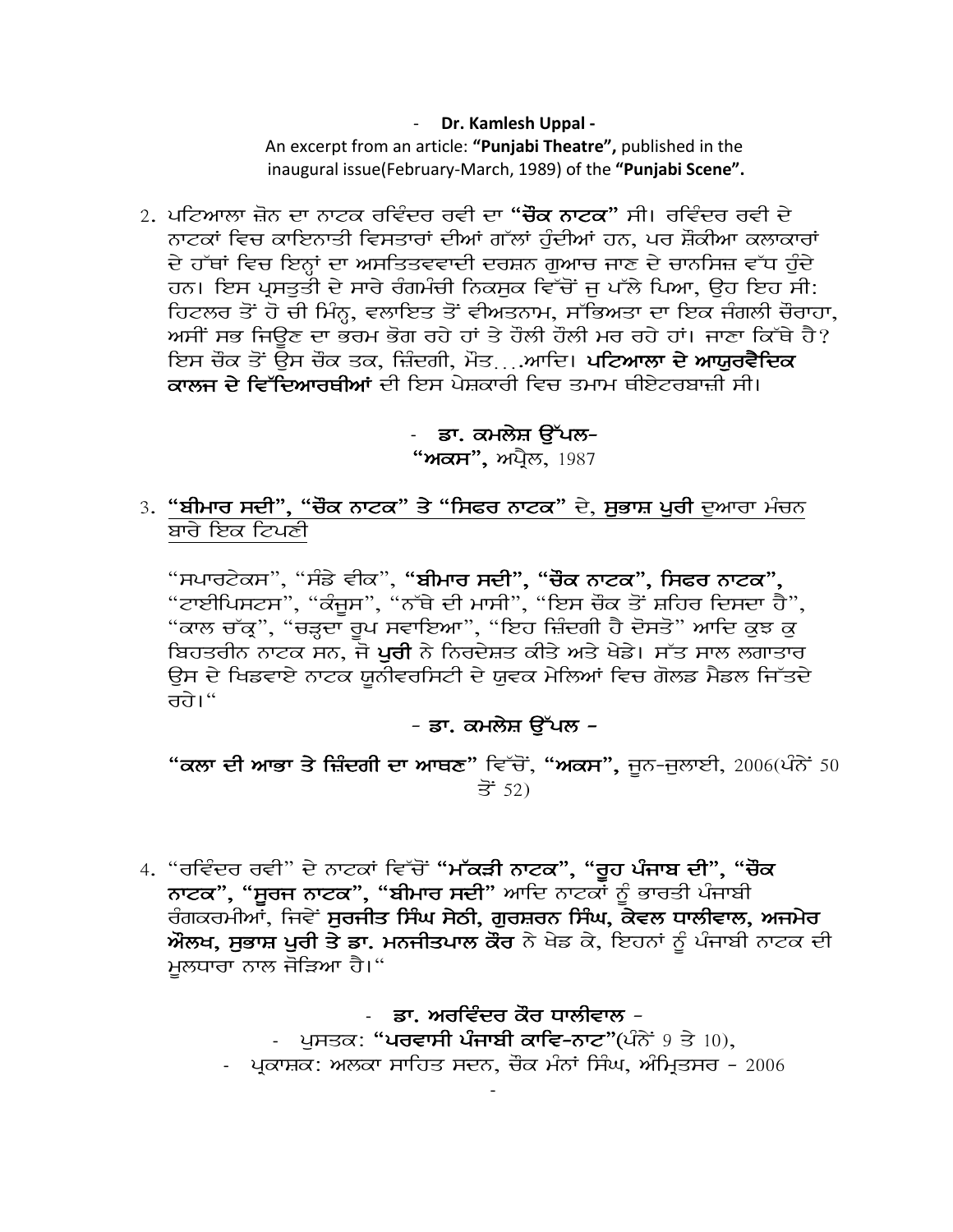#### - <u>5.</u> "ਅੱਧੀ ਰਾਤ ਦੁਪਹਿਰ" ਤੇ "ਰੁਕੇ ਹੋਏ ਯਥਾਰਥ" ਦੇ ਮੰਚਨ ਬਾਰੇ ਇਕ ਈ-ਟਿਪਣੀ

- "..... …well directed, well acted and performed plays. Kewal Dhaliwal did a wonderful job."

-

#### ਸਵਰਨਜੀਤ ਸਵੀ -  $\overline{a}$

- ਜਲਾਈ 10, 2013 ਦੀ **ਈ-ਮੇਲ** ਵਿੱਚੋਂ -

### 6000 ਦਰਸ਼ਕਾਂ ਦੇ ਇਕੱਠ ਵਿਚ, "ਮੱਕੜੀ ਨਾਟਕ" ਦੀ ਪੇਸ਼ਕਾਰੀ

#### ਅਵਤਾਰ-

ਪਿਛਲੇ ਦਿਨੀਂ **ਰਵਿੰਦਰ ਰਵੀ(ਕੈਨੇਡਾ**) ਦੇ ਲਿਖੇ ਅਤੇ **ਅਜਮੇਰ ਔਲਖ** ਦੇ ਨਿਰਦੇਸ਼ਤ ਕੀਤੇ "ਮੱ**ਕੜੀ** ਨਾਟਕ" ਦੀਆਂ ਦੋ ਪੇਸ਼ਕਾਰੀਆਂ ਵੇਖਣ ਦਾ ਮੌਕਾ ਮਿਲਿਆ। ਪਹਿਲੀ ਪੇਸ਼ਕਾਰੀ ਪ੍ਰੋ. ਔਲਖ ਦੇ ਘਰ ਬਣੇ ਖੁੱਲ੍ਹੇ ਰੰਗਮੰਚ ਵਿਚ ਚੁਣੇ ਹੋਏ ਦਰਸ਼ਕਾਂ ਸਾਹਮਣੇ ਅਤੇ ਦੂਜੀ ਫਰੀਦ ਕੋਟ ਜ਼ਿਲ੍ਹੇ ਦੇ ਕਸਬੇ ਲੰਬੀ ਦੇ ਇਕ ਉੱਚੇ ਤੇ ਲੰਬੇ-ਚੋੜੇ ਥੜ੍ਹੇ ਉੱਤੇ ਕੋਈ **ਛੇ ਹਜ਼ਾਰ**(6000) ਦਰਸ਼ਕਾਂ ਸਾਹਮਣੇ ਪੇਸ਼ ਕੀਤੀ ਗਈ।

#### ਪੱਛਮ ਦੀ ਵਿਕਸਿਤ ਰੰਗ-ਮੰਚ ਸ਼ੈਲੀ ਨੂੰ ਮੁੱਖ ਰੱਖ ਕੇ ਲਿਖੇ ਇਸ ਨਾਟਕ ਨੂੰ ਪ੍ਰੋ. ਔਲਖ ਨੇ ਪੰਜਾਬ ਦੇ ਲੋਕ ਰੰਗ-ਮੰਚ ਦੇ ਤੱਤ ਵਰਤ ਕੇ, ਇਸ ਨੂੰ ਅਜਿਹਾ ਰੂਪ ਦਿੱਤਾ ਕਿ ਬੌਧਕ ਵਿਸ਼ੇ ਵਸਤੂ ਦਾ ਧਾਰਨੀ ਇਹ ਨਾਟਕ, ਬੁੱਧੀਮਾਨ ਦਰਸ਼ਕਾਂ ਦੇ ਨਾਲ ਨਾਲ, ਸਾਧਾਰਨ ਦਰਸ਼ਕਾਂ ਨੂੰ ਵੀ ਮੰਤਰ-ਮੁਗਧ ਕਰਦਾ ਤਰਦਾ ਗਿਆ।

ਰਵਿੰਦਰ ਰਵੀ ਦਾ ਇਹ ਨਾਟਕ ਭਾਵੇਂ ਜ਼ਾਹਰਾ ਤੌਰ 'ਤੇ ਪੰਜਾਬ ਦੇ ਅਜੋਕੇ ਸੰਤਾਪ ਨਾਲ ਜੁੜਿਆ ਜਾਪਦਾ ਹੈ, ਪਰ ਆਪਣੀ ਸਮੱਚੀ ਬਣਤ ਵਿਚ ਇਹ ਵਿਸ਼ਵ ਵਿਆਪੀ, ਵਿਆਪਕ ੳਥੱਲ ਪਥੱਲ, ਬੇਚੈਨੀ ਤੇ ਖੂਨ ਖਰਾਬੇ ਵੱਲ ਕਲਾਤਮਿਕ ਰਮਜ਼ਾਂ ਸੁੱਟਦਾ, ਭੰਬਲ-ਭੂਸਿਆਂ ਵਿਚ ਪਈ ਸਮੁੱਚੀ ਵਿਸ਼ਵ ਕਮਿਊਨਿਸਟ ਲਹਿਰ ਦੀ ਸਮੀਖਿਆ ਦਾ ਇਕ ਵਿਰਾਟ ਰੁਪਕ(ਮੈਟਾਫਰ) ਬਣ ਕੇ ਦਿਸ਼ਟਮਾਨ ਹੰਦਾ ਹੈ।

#### ਇਸ ਅਤਿ ਬੌਧਕ ਤੇ ਗੁੰਝਲਦਾਰ ਵਸਤੂ ਨੂੰ ਔਲਖ ਨੇ ਆਪਣੀ ਨਿਰਦੇਸ਼ਕੀ ਕੁਸ਼ਲਤਾ ਨਾਲ ਇਸ ਹੱਦ ਤਕ ਨਿਭਾਇਆ ਹੈ ਕਿ ਇਹ ਵਸਤੂ ਆਮ ਪੇਂਡੂ ਦੇ ਦਿਲ-ਦਿਮਾਗ਼ ਨੂੰ ਵੀ ਹਲੂਣ ਸੁੱਟਦਾ ਹੈ।

'ਸੁਨਹਿਰੀ', 'ਚਿੱਟੇ" ਤੇ 'ਕਾਲੇ' ਨੇ ਕੁਮਵਾਰ ਸੁਨਹਿਰੀ, ਚਿੱਟੇ ਤੇ ਕਾਲੇ ਮੱਕੜੀ ਦੇ ਜਾਲੇ ਵਾਲੇ ਚੋਲੇ ਪਾਏ ਹੋਏ ਹਨ। 'ਕਾਮਰੇਡ' ਦੇ ਚੋਲੇ ਉੱਤੇ ਤਰੇੜਾਂ ਹਨ, ਜੋ ਵੱਖ ਵੱਖ ਕਮਿਉਨਿਸਟ ਪਾਰਟੀਆਂ/ਗਰੁੱਪਾਂ ਦੇ ਨਾਂ, ਇਸ ਲਹਿਰ ਦੀ ਫੁੱਟ ਤੇ ਬਿਖਰਾਵ ਦੇ ਪ੍ਰਤੀਕ ਹੋ ਨਿੱਬੜਦੇ ਹਨ।

ਕਲਾਕਾਰਾਂ ਨੇ ਆਪਣੇ ਕਿਰਦਾਰ ਬਹਤ ਹੀ ਖਬੀ ਨਾਲ ਨਿਭਾਏ ਹਨ। ਪ੍ਰੀਤਮ ਰਪਾਲ ਨੇ 'ਸੁਨਹਿਰੀ', ਰਵੀ ਨੰਦਨ ਨੇ 'ਚਿੱਟੇ', ਲੱਖੇ ਲਹਿਰੀ ਨੇ 'ਕਾਲੇ, ਬਲਵੰਤ ਰੁਪਾਲ ਨੇ 'ਫਲਸਫੀ', ਇੰਦਰਜੀਤ ਨੇ 'ਕਾਮਰੇਡ' ਦੇ ਰੋਲ ਵਿਚ ਦਰਸ਼ਕਾਂ 'ਤੇ ਆਪਣੀ ਕਲਾ ਦਾ ਕਮਾਲ ਧੜੀ ਰੱਖਿਆ। ਇਸ ਦੇ ਨਾਲ ਹੀ ਲਗਾਤਾਰ ਔਲਖ(ਮਜ਼ਦੂਰ), ਜਸਬੀਰ ਜੱਸਾ(ਕਿਸਾਨ), ਅਮਰਜੀਤ ਦਿੱਲੀ(ਮਜ਼ਦੂਰ), ਮਨਜੀਤ ਚਾਹਲ, ਸੁਪਨਦੀਪ ਚਾਹਲ, ਬਿਮਲਜੀਤ, ਸਰਦੂਲ ਸਿੰਘ ਤੇ ਬਾਲ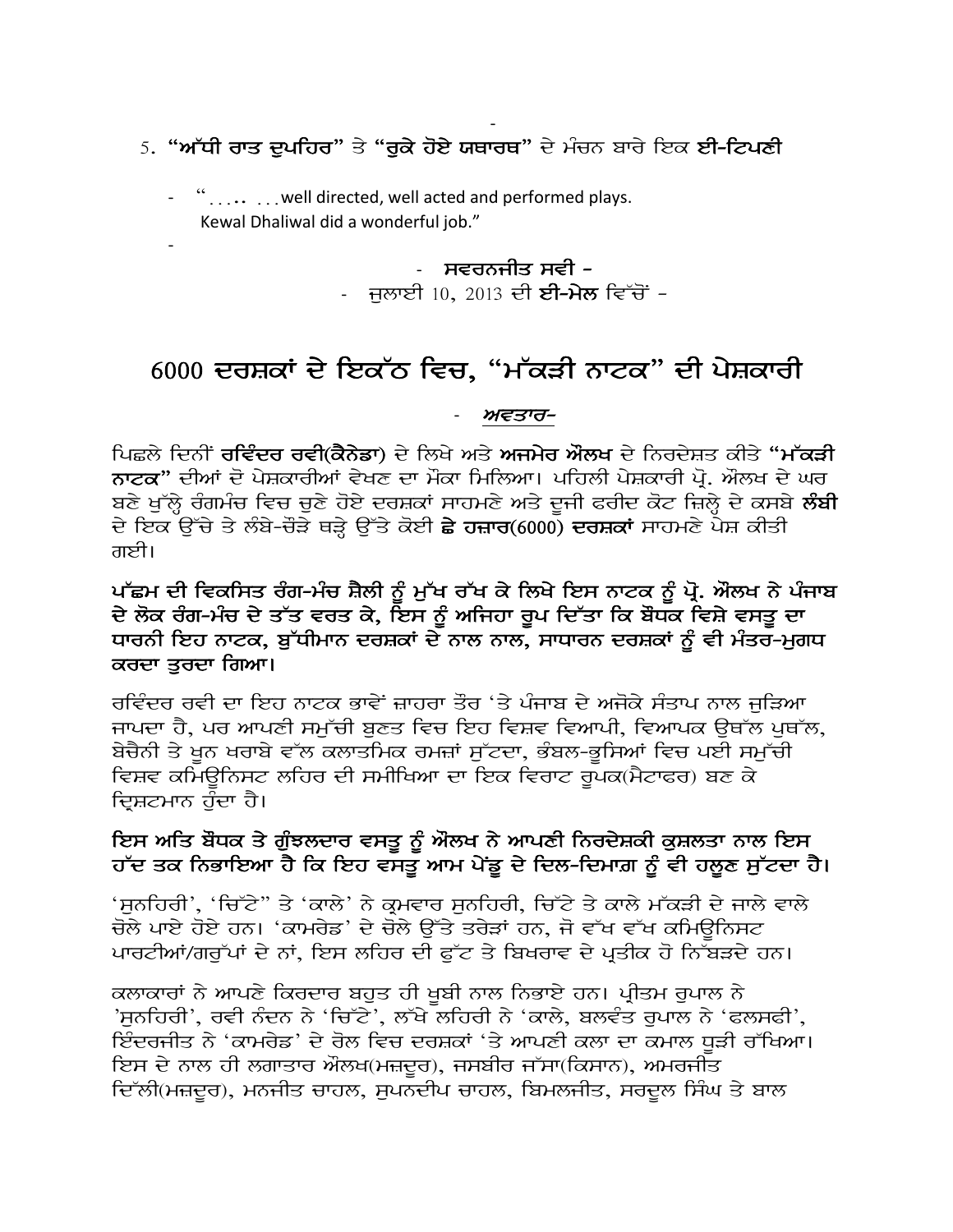ਕਲਾਕਾਰਾਂ ਜੋਤੀ, ਅਣੂੰ, ਲੀਜ਼ਾ ਤੇ ਨਵੂ ਨੇ ਵੀ ਫਸਾਦੀ ਝਾਕੀਆਂ ਵਿਚ ਆਪਣੀ ਕਲਾ ਕਮਾਲਤਾ ਨਾਲ ਦਰਸ਼ਕਾਂ ਦੇ ਦਿਲ ਭਾਰੀ ਭਾਰੀ ਕਰ ਦਿੱਤੇ।

ਰਵੀ ਨੰਦਨ ਦੇ ਗੀਤ ਤੇ ਸੰਗੀਤ ਨੇ ਨਾਟਕ ਦੇ ਪ੍ਰਭਾਵ ਨੂੰ ਹੋਰ ਵੀ ਗੂੜ੍ਹਾ ਕੀਤਾ। **ਸਮੁੱਚੇ ਤੌਰ 'ਤੇ** ਇਹ <mark>ਪੇਸ਼ਕਾਰੀ ਇਕ ਸਫਲ ਤੇ ਸ਼ਕਤੀਸ਼ਾਲੀ ਪੇਸ਼ਕਾਰੀ ਸੀ,</mark> ਜਿਸ ਦਾ ਸਿਹਰਾ ਔਲਖ ਦੀ ਨਿਰਦੇਸ਼ਨਾਂ ਦੇ ਨਾਲ ਨਾਲ '**ਲੋਕ ਕਲਾ ਮੰਚ, ਮਾਨਸਾ**' ਦੇ ਹੰਢੇ ਹੋਏ ਕਲਾ ਕਾਰਾਂ ਨੂੰ ਵੀ ਜਾਂਦਾ ਹੈ।

> ਅਵਤਾਰ – **"ਅਜੀਤ"(ਜਲੰਧਰ)** - 29 ਨਵੰਬਰ, 1989

#### ਰਵਿੰਦਰ ਰਵੀ ਦੇ ਨਾਟਕਾਂ ਦਾ ਮੰਚਨ: ਟਿਪਣੀ ਤੇ ਵੇਰਵਾ

#### ਮਨਜੀਤ ਕੌਰ –

"ਰਵੀ ਨੇ ਆਪਣੇ ਕਾਵਿ-ਨਾਟਕ ਸਚੇਤ ਤੌਰ 'ਤੇ **ਰੰਗਮੰਚ ਦੀ ਭਾਸ਼ਾ** ਵਿਚ ਲਿਖੇ ਹਨ, ਪਰ ਕੁਝ ਆਲੋਚਕ ਉਸ ਦੇ ਕਾਵਿ-ਨਾਟਕਾਂ ਵਿਚ ਪੇਸ਼ ਕਾਮਕ ਮਾਹੌਲ ਅਤੇ ਆਧਨਿਕ ਤਕਨੀਕਾਂ ਦੀ ਵਰਤੋਂ ਕਾਰਨ, ਇਨ੍ਹਾਂ ਦੇ ਮੰਚੀਕਰਨ 'ਤੇ ਕਿੰਤ ਕਰਦੇ ਹਨ।

ਜਿੱਥੋਂ ਤਕ ਰਵੀ ਦੇ ਕਾਵਿ-ਨਾਟਕਾਂ ਵਿਚ ਕਾਮਕ ਦਿਸ਼ਾਂ ਦੀ ਪੇਸ਼ਕਾਰੀ ਦਾ ਸਵਾਲ ਹੈ, ਅਜਿਹੇ ਦ੍ਰਿਸ਼ਾਂ ਦੁਅਰਾ ਲੇਖਕ ਅਤਿਵਾਦੀ ਕਾਮ-ਪ੍ਰਵਿਰਤੀਆਂ ਦੀ ਪ੍ਰੌੜਤਾ ਨਹੀਂ ਕਰਦਾ, ਸਗੋਂ ਲੇਖਕ ਦਾ ਮਕਸਦ/ਪਾਠਕਾਂ ਦਰਸ਼ਕਾਂ ਦੇ ਮਨ ਵਿਚ ਬੀਮਾਰ ਪ੍ਰਵਿਰਤੀਆਂ ਪ੍ਰਤੀ ਵਿੱਦਰੋਹ ਦੀ ਭਾਵਨਾਂ ਪੈਦਾ ਕਰਨਾ ਹੈ। ਪਰ ਰਵੀ ਅਜਿਹੇ ਦ੍ਰਿਸ਼ਾਂ ਦੀ ਪੇਸ਼ਕਾਰੀ ਪ੍ਰਤੀ ਕਾਫੀ ਸੂਚੇਤ ਹੈ।ਉਹ ਭਲੀ ਭਾਂਤ ਜਾਣਦਾ ਹੈ ਕਿ ਭਾਰਤੀ ਮੰਚ 'ਤੇ ਅਜਿਹੇ ਦਿਸ਼ਾਂ ਦੀ ਪੇਸ਼ਕਾਰੀ ਕਠਿਨ ਹੈ।ਇਸੇ ਲਈ ੳਹ ਨਿਰਦੇਸ਼ਕਾਂ ਨੰ ਇਨਾਂ ਦਿਸ਼ਾਂ ਨੂੰ ਪਤੀਕਾਤਮਕ ਲਹਿਜੇ ਵਿਚ ਚਿਤਰਣ ਦਾ ਸਝਾਅ ਵੀ ਦਿੰਦਾ ਹੈ।

ਤੇ ਦੂਜੀ ਗੱਲ ਇਹ ਕਿ ਭਾਵੇਂ ਇਹ ਨਾਟਕ ਆਧੁਨਿਕਤਮ ਤਕਨੀਕੀ ਤੇ ਮੰਚਨ-ਵਿਧੀਆਂ ਦੇ ਅਨੁਸਾਰੀ ਹਨ, ਪਰ ਇਨ੍ਹਾਂ ਦੀ ਸਭ ਤੋਂ ਵੱਡੀ ਖੂਬੀ ਹੀ ਇਹੋ ਹੈ ਕਿ ਵਿਕਸਤ ਤਕਨੀਕੀ ਸੁਵਿਧਾਵਾਂ ਦੀ ਅਣਹੋਂਦ ਵਿਚ ਵੀ ਇਹ ਢੱਕਵੇਂ ਮੰਚ-ਪੁਤੀਕਾਂ ਦਆਰਾ ਸਫਲਤਾ ਸਹਿਤ ਮੰਚਤ ਕੀਤੇ ਜਾ ਸਕਦੇ ਹਨ। ਲੇਖਕ ਨੇ ਆਪਣੇ ਕਾਵਿ-ਨਾਟਕਾਂ ਵਿਚ ਥਾਂ-ਥਾਂ 'ਤੇ ਅਜਿਹੇ ਸੰਕੇਤ/ਸਝਾਅ ਅੰਕਿਤ ਕੀਤੇ ਹਨ; ਉਦਾਹਰਣ ਵਜੋਂ "ਸਿਨਮੈਟਿਕ, ਵੀਡੀਓ, ਟੀ.ਵੀ. ਸੁਵਿਧਾਵਾਂ ਜੇ ਪ੍ਰਾਪਤ ਨਾ ਹੋਣ, ਤਾਂ ਇਹ ਸਾਰਾ ਇਤਿਹਾਸਿਕ ਸੰਦਰਭ, ਤਸਵੀਰਾਂ, ਮੁਰਤੀਆਂ, ਪੇਂਟਿੰਗਜ਼ ਅਤੇ ਰੋਟੇਟਿੰਗ ਚਿਤਰਪੱਟ ਦੀ ਵਰਤੋਂ ਕਰਕੇ ਪ੍ਰਤੀਕਾਤਮਕ ਢੰਗ ਨਾਲ ਵੀ ਉਸਾਰਿਆ ਜਾ ਸਕਦਾ ਹੈ।" ਅਜਿਹੇ ਸੰਕੇਤਾਂ/ਸੁਝਾਵਾਂ ਦੇ ਆਧਾਰ 'ਤੇ ਹੀ ਸੁਭਾਸ਼ ਪੁਰੀ ਦੀ ਨਿਰਦੇਸ਼ਨਾ ਅਧੀਨ ਉਸ ਦੇ ਕੁਝ ਕਾਵਿ-ਨਾਟਕ ਪੰਜਾਬ/ਭਾਰਤ ਵਿਚ ਸਫਲਤਾ ਪਰਵਕ ਖੇਡੇ ਜਾ ਚੁੱਕੇ ਹਨ।

ਸਭ ਤੋਂ ਪਹਿਲਾਂ "ਬੀਮਾਰ ਸਦੀ" ਦਾ ਮੰਚਨ 1976 ਵਿਚ, ਪੰਜਾਬੀ ਯੂਨਵਿਰਸਿਟੀ, ਪਟਿਆਲਾ ਵਿਖੇ ਹੋਇਆ ਤੇ 1976 ਵਿਚ ਹੀ ਪੰਜਾਬੀ ਯੂਨੀਵਰਸਿਟੀ, ਪਟਿਆਲਾ ਵਿਚ "ਆਲ ਇੰਡੀਆ ਹਿੰਦੀ ਸੈਮੀਨਾਰ" ਸਮੇਂ ਪੰਜਾਬੀ ਦਾ ਤੇ ਉਹ ਵੀ ਰਵਿੰਦਰ ਰਵੀ ਦਾ ਕਾਵਿ-ਨਾਟਕ "ਬੀਮਾਰ ਸਦੀ" ਖੇਡਿਆ ਜਾਣਾ, ਇਕ ਮਹੱਤਵਪੂਰਨ ਘਟਨਾ ਹੈ। ਇਹ ਪੇਸ਼ਕਾਰੀ ਡਾ. ਸੁਰਜੀਤ ਸਿੰਘ ਸੇਠੀ ਅਤੇ ਸਲਝੇ ਹੋਏ ਰੰਗਕਰਮੀ ਸਭਾਸ਼ ਪਰੀ ਦੇ ਵਿਸ਼ੇਸ਼ ਯਤਨਾਂ ਨਾਲ ਸੰਭਵ ਹੋਈ।

ਇਸ ਤੋਂ ਪਿੱਛੋਂ ਇਹ ਨਾਟਕ ਮਲੇਰਕੋਟਲੇ(1977), ਬੰਬਈ(1986) ਵਿਚ ਵੀ ਸਫਲਤਾ ਨਾਲ ਖੇਡਿਆ ਗਿਆ।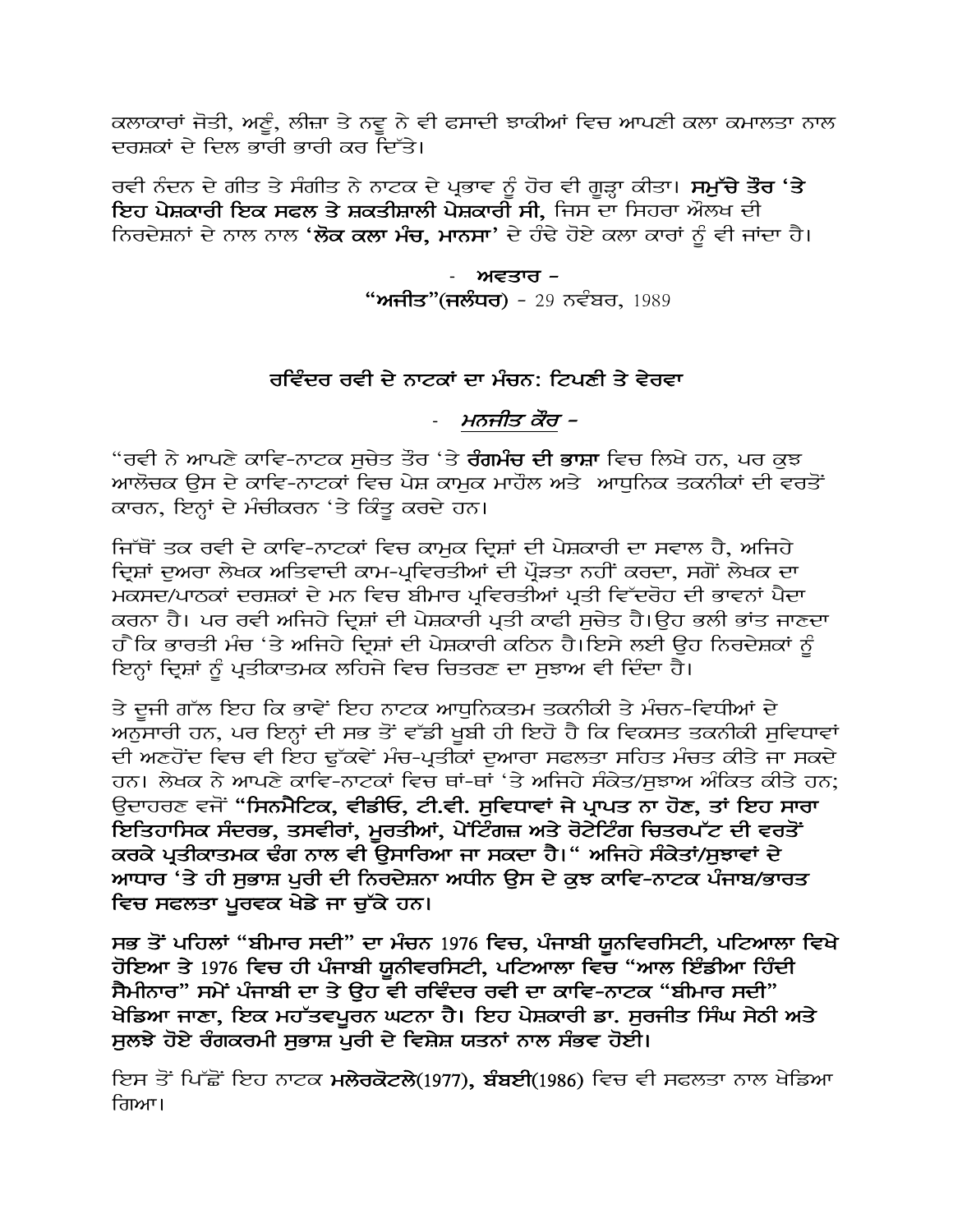ਸੁਭਾਸ਼ ਪੁਰੀ, ਰਵੀ ਦੇ ਕਾਵਿ-ਨਾਟਕਾਂ ਨੂੰ ਯੂਨਵਿਰਸਿਟੀਆਂ ਵਿਚ ਕਰਵਾਏ ਜਾਂਦੇ ਮੁਕਾਬਲਿਆਂ ਦੀ ਪੱਧਰ 'ਤੇ ਕਈ ਵਾਰ ਪੇਸ਼ ਕਰਵਾ ਚੁੱਕਾ ਹੈ। "**ਬੀਮਾਰ ਸਦੀ**" ਐਸ. ਡੀ. ਕਾਲਜ, ਅੰਬਾਲਾ, ਵਲੋਂ ਯਨੀਵਰਸਿਟੀ ਯ਼ਵਕ-ਮੇਲੇ ਵਿਚ, ਖੇਡਿਆ ਗਿਆ ਤੇ ਜੇਤੂ ਵੀ ਰਿਹਾ। ਇਸੇ ਤਰ੍ਹਾਂ 1987 ਵਿਚ, "ੱਚੌਕ ਨਾਟਕ" ਪੰਜਾਬੀ ਯੂਨੀਵਰਸਿਟੀ, ਪਟਿਆਲਾ ਵਲੋਂ ਕਰਵਾਏ ਗਏ ਯੁਵਕ-ਮੇਲੇ ਵਿਚ, ਆਯੁਰਵੈਦਿਕ ਕਾਲਜ, ਪਟਿਆਲਾ ਵਲੋਂ ਇਤਨੀ ਸਫਲਤਾ ਸਹਿਤ ਮੰਚਤ ਕੀਤਾ ਗਿਆ ਕਿ ਇਸ ਨੂੰ ਦਰਸ਼ਕਾਂ ਦਾ ਭਰਵਾਂ ਹੁੰਗਾਰਾ ਮਿਲਿਆ ਤੇ ਇਸ ਨੇ ਪਹਿਲਾ ਸਥਾਨ ਹਾਸਿਲ ਕੀਤਾ। 1988 ਵਿਚ ਵੀ ਰਵੀ ਦਾ ਕਾਵਿ-ਨਾਟਕ "<mark>ਰੂਹ ਪੰਜਾਬ ਦੀ", "ਆਖਿਰ ਕਬ ਤਕ</mark>" ਸਿਰਲੇਖ ਅਧੀਨ, ਪੰਜਾਬੀ ਯੂਨੀਵਰਸਿਟੀ, ਪਟਿਆਲਾ, ਦੇ ਯੂਵਕ ਮੇਲੇ ਵਿਚ ਖੇਡਿਆ ਗਿਆ ਤੇ ਜੇਤੂ ਰਿਹਾ। "ਰੂਹ ਪੰਜਾਬ ਦੀ" ਕਾਵਿ-ਨਾਟਕ **ਸਭਾਸ਼ ਪਰੀ** ਤੋਂ ਇਲਾਵਾ, '**ਅੰਮ੍ਰਿਤਸਰ ਕਲਾ ਕੇਂਦਰ**' ਵਲੋਂ ਵੀ ਪੰਜਾਬ ਵਿਚ ਵੱਖ, ਵੱਖ ਥਾਵਾਂ 'ਤੇ ਖੇਡਿਆ ਜਾ ਚੱਕਾ ਹੈ।

ਜਿੱਥੇ ਰਵੀ ਆਪਣੇ ਕਾਵਿ-ਨਾਟਕਾਂ ਨੰ ਭਾਰਤੀ/ਪੰਜਾਬੀ ਨਿਰਦੇਸ਼ਕਾਂ ਤੇ ਅਦਾਕਾਰਾਂ ਦੀ ਕਲਾ-ਸਮਰੱਥਾ ਲਈ '<mark>ਚੁਣੌਤੀ'</mark> ਮੰਨਦਾ ਹੈ, ਉੱਥੇ **ਸੁਭਾਸ਼ ਪੁਰੀ** ਦੀ ਵੀ ਚੁਣੌਤੀ ਹੈ ਕਿ ਰਵੀ ਦਾ ਅਜਿਹਾ ਕੋਈ ਨਾਟਕ ਨਹੀਂ, ਜਿਸ ਨੂੰ ਉਹ ਪੂਰਨ ਸਫਲਤਾ ਨਾਲ ਖੇਡ ਨਹੀਂ ਸਕਦਾ।

ਉਪ੍ਰੋਕਤ ਵਿਸ਼ਲੇਸ਼ਣ ਦੇ ਆਧਾਰ 'ਤੇ ਕਹਿ ਸਕਦੇ ਹਾਂ ਕਿ ਉਸ ਦੇ ਕਾਵਿ-ਨਾਟਕ ਕੇਵਲ ਪਾਠਗਤ ਲਿਖਤਾਂ ਨਹੀਂ, ਸਗੋਂ ਸਫਲ ਮੰਚੀ ਰਚਨਾਵਾਂ ਹਨ, ਜਿਸ ਦਾ ਪ੍ਰਤੱਖ ਪ੍ਰਮਾਣ ਇਨ੍ਹਾਂ ਦਾ ਭਾਰਤ ਵਿਚ ਵੱਖ-ਵੱਖ ਥਾਵਾਂ 'ਤੇ ਨਾਟਕ-ਮਕਾਬਲਿਆਂ ਵਿਚ ਬੜੀ ਸਫਲਤਾ ਸਹਿਤ ਮੰਚ 'ਤੇ ਪੇਸ਼ ਕੀਤੇ ਜਾਣਾ ते।"

#### ਮਨਜੀਤ ਕੌਰ-

#### "ਰਵਿੰਦਰ ਰਵੀ ਦੇ ਕਾਵਿ-ਨਾਟਕਾਂ ਦਾ ਆਲੋਚਨਾਤਮਕ ਅਧਿਐਨ"

ਡਾ. ਕੁਲਦੀਪ ਸਿੰਘ ਧੀਰ ਦੀ ਨਿਗਰਾਨੀ ਹੇਠ ਮਨਜੀਤ ਕੌਰ ਵਲੋਂ, ਪੰਜਾਬੀ ਯੂਨੀਵਰਸਿਟੀ, ਪਟਿਆਲਾ ਦੀ ਐਮ.ਫਿਲ.(ਪੰਜਾਬੀ) ਡਿਗਰੀ ਲਈ ਪ੍ਰਸਤੁਤ ਕਤਿੇ ਗਏ ਖੋਜ-ਪ੍ਰਬੰਧ(1986-87) ਵਿੱਚੋਂ ।

ਪੁਸਤਕ: ਨਾਟਕਕਾਰ ਰਵਿੰਦਰ ਰਵੀ(ਪੰਨੇਂ 112-113)

ਸੰਪਾਦਕ: ਡਾ. ਗੁਰੂਮੇਲ(ਡਾ. ਗੁਰਮੇਲ ਸਿੱਧੂ)

ਪ੍ਰਕਾਸ਼ਕ: ਨੈਸ਼ਨਲ ਬਕ ਸ਼ਾਪ, ਦਿੱਲੀ – 2003

# - ਰਵਿੰਦਰ ਰਵੀ ਦੇ ਕਾਵਿ-ਨਾਟਕ: ਦੋ ਰਾਵਾਂ

### - 1.

- ਵਹਿਵੀਂ ਸਦੀ ਦੇ ਅੱਧ ਤੋਂ ਪੰਜਾਬੀ ਕਾਵਿ-ਨਾਟਕਾਂ ਵਿਚ ਲਗਾਤਾਰ ਵਾਧਾ ਹੰਦਾ ਗਿਆ। ਇਨ੍ਹਾਂ ਵਿਚ ਮੀਲ ਪੱਥਰ ਵਾਂਗ 1974 ਵਿਚ ਰਵਿੰਦਰ ਰਵੀ ਦਾ ਕਾਵਿ-ਨਾਟਕ "ਬੀਮਾਰ ਸਦੀ" ਸ਼ਾਮਲ ਹੋਇਆ।ਰਵੀ ਨੇ ਦਰਜਨ ਦੇ ਲਗਭਗ ਕਾਵਿ-ਨਾਟਕ ਲਿਖੇ ਤੇ ਛਪਵਾਏ ਹਨ ਜਿਨ੍ਹਾਂ ਨੂੰ ਇੱਕੀਵੀਂ ਸਦੀ ਵਿਚ ਵੀ ਮੰਚਤ ਹੋਣ ਦਾ ਅਵਸਰ ਪ੍ਰਾਪਤ ਹੋਇਆ ਹੈ। ਵੀਹਵੀਂ ਸਦੀ ਦੇ ਅੱਧ ਕੁ ਤੋਂ ਵਿਗਸਣ ਤੇ ਮੌਲਣ ਵਾਲੀ ਕਾਵਿ-ਨਾਟ ਵਿਧਾ ਨੂੰ ਰਵਿੰਦਰ ਰਵੀ ਨੇ ਧ੍ਰੋਹਰ ਵਾਂਗ ਪਾਲਿਆ ਹੈ। ਰਵੀ ਨੇ ਆਪ ਹੀ ਯਤਨ ਕਰਕੇ ਆਪਣੇ ਨਾਟਕਾਂ ਦੀ